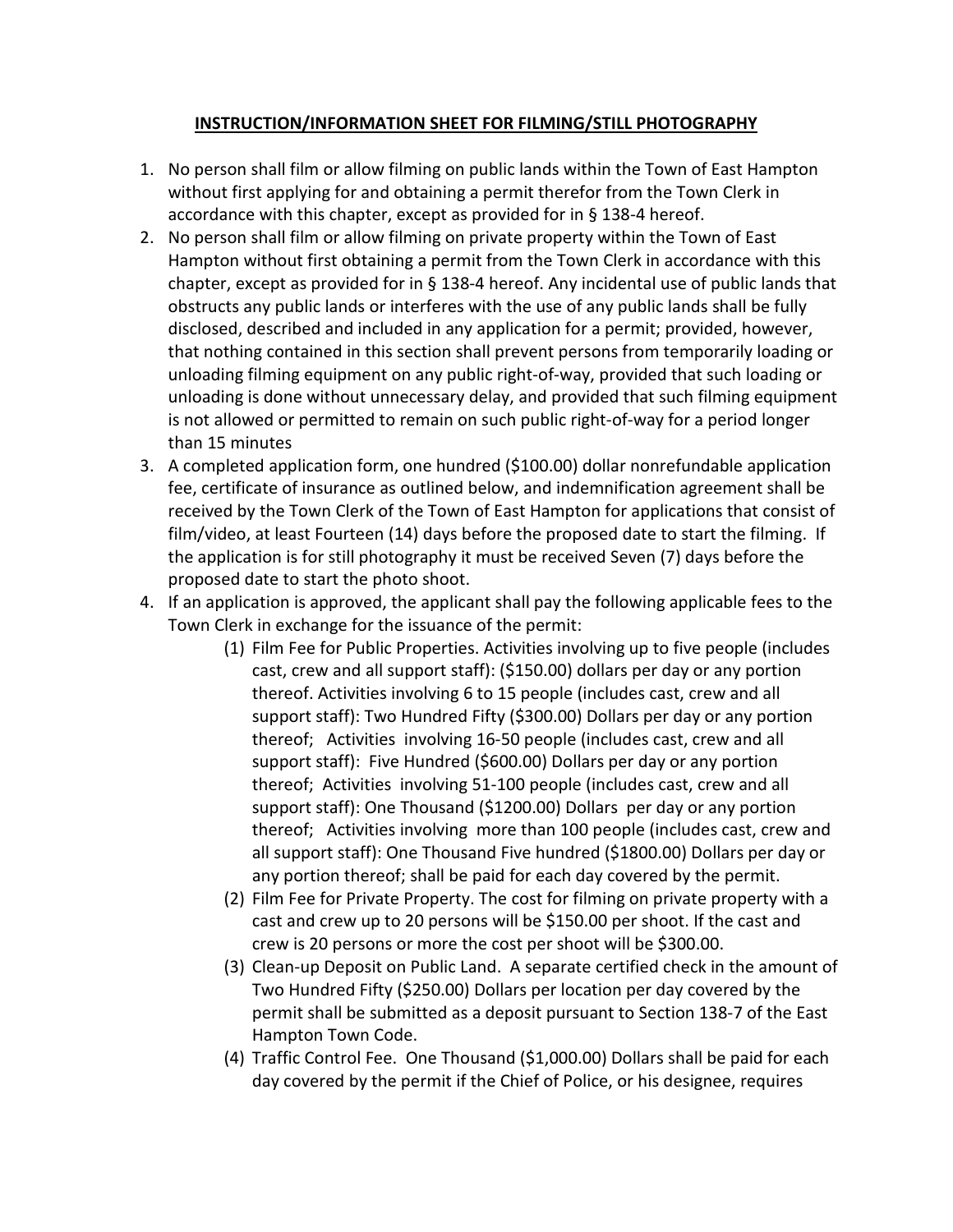payment of the traffic control fee pursuant to Section 138-6 of the East Hampton Town Code, a copy of which is attached.

- (5) Beach Parking Fee. If the permit includes one or more Town beaches as location sites, a twenty five (\$50.00) Dollar per passenger vehicle, van, or box truck under 16 feet in length for each day covered by the permit shall be paid. If the requested vehicles are larger than 16 feet a fifty dollar (\$100.00) fee shall be paid. If overnight parking at a Town parking lot is required a fee of 3,000 dollars shall be required.
- (6) Administrative Fees on Public Lands for amended permit fifty (\$50.00) dollars. Extension of permit one hundred (\$100.00) dollars.
- 5. Every application shall include with the application a Certificate of Insurance that evidences a public liability insurance policy covering the Town of East Hampton as additional insured in the minimum amount of ONE MILLION DOLLARS (\$1,000,000.00) per occurrence for the duration of the filming or still photography.
- 6. Every applicant shall include with the application an indemnification agreement that states that the applicant agrees to assume all liability for and will indemnify and hold the Town of East Hampton harmless of and free from any and all damages that occur to persons or property by reason of said filming or still photography.
- 7. A permit holder shall be responsible for any damages to Town property or facilities that may result from the permit holder's activities. No alterations are to be made to filming or photography sites including, without limitation, cutting trees, digging holes and trimming bushes without the express authorization of the Town Board.
- 8. Issuance of a permit does not relieve the permit holder of duty to comply with all other Town local laws, ordinances and regulations during the duration of the filming or photography shoot (i.e. Noise Ordinance, Parking Restrictions, copies available upon request).
- 9. Any fee collected shall be paid either in cash, money order or check payable to the Town of East Hampton and shall be delivered to the Town Clerk.
- 10. The permit holder shall be required to have the permit available for inspection by the Town Police Department, or its designees, at the site of filming or still photography for the duration of the permit period.
- 11. An applicant who has been granted a permit may submit to the Town Clerk a request to extend the duration of the permit. The Chief of Police, or his designee, will make the decision whether or not to grant such request. If permission is granted, the Town Clerk shall collect from the applicant the appropriate additional fee for each additional day added to the permit period. The Town Clerk shall then modify the applicant's permit to indicate the granted time.
- 12. Other than the required fees, the Town shall not accept any donations from the applicant in connection with the granting of the permit. In addition the Town official or employee shall make no recommendation to the applicant regarding a donation to a third party.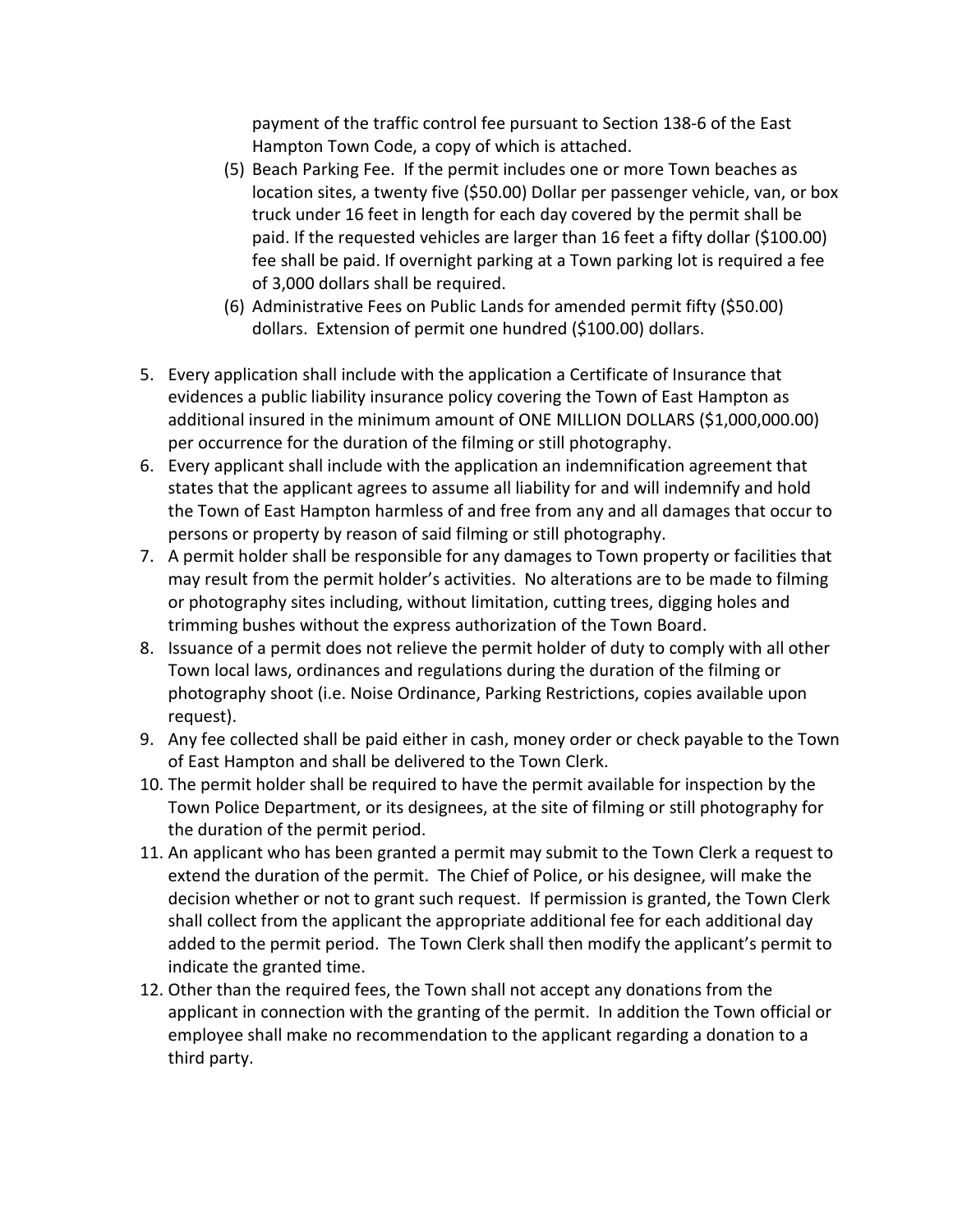- 13. The penalties for a violation of the Rules and Regulations regarding a film/still photography permit are set forth in section 138-14 of the Town of East Hampton, a copy of which is attached.
- 14. A film/still photography permit is not transferable.

### **Town Code Section 138-6. Traffic Control Fee.**

- A. In the event that the Chief of Police or his designee determines that police officers or traffic control officers will be necessary for the protection of the citizens or for the control of traffic during the filming or still photography, the applicant shall submit to the Town Clerk a fee of for each day covered by the permit pursuant to Subsection E of § 138-5, and the Town Board, by resolution duly adopted, from time to time shall establish or amend such fee amount. The procedure set forth in Subsection B may be repeated as necessary to ensure that the applicant pays for all costs incurred by the town in providing traffic control services.
- B. If the Chief of Police, or his designee, determines that a traffic control fee will be fully expended prior to the termination of the permit period, the Chief of Police, or his designee shall notify the Town Clerk. The Town Clerk shall contact the applicant in writing and require payment of an additional sum of money, said specific amount to be determined by the Chief of Police, or his designee based on the salaries and the number of hours to be worked by the Town police and traffic control personnel. Said additional traffic control fee shall be paid within seven days of said notice. The applicant's failure to pay such additional fee within said seven-day period shall result in the Town Clerk's providing the applicant with written notice that the permit has been suspended and the date of such suspension. The applicant's receipt of the Town Clerk's suspension notice shall not be construed as altering the date of suspension set forth in said written notice, the effective date of the suspension being the day immediately following the completion of the seven-day notice period.
- C. The procedure set forth in Subsection B may be repeated as necessary to ensure that the applicant pays for all costs incurred by the Town in providing traffic control services.
- D. After termination of the filming, the Chief of Police, or his designee shall provide the applicant with a statement regarding the actual cost to the Town of providing said police officers or traffic control officers. If the actual cost is less than the moneys that the Town has collected pursuant to Subsection A, B or C, the Town shall remit the balance to the applicant. If the actual cost is more than the moneys that the Town has collected pursuant to Subsections A, B or C, the applicant shall be responsible for providing the balance to the Town within 30 days of the permit period.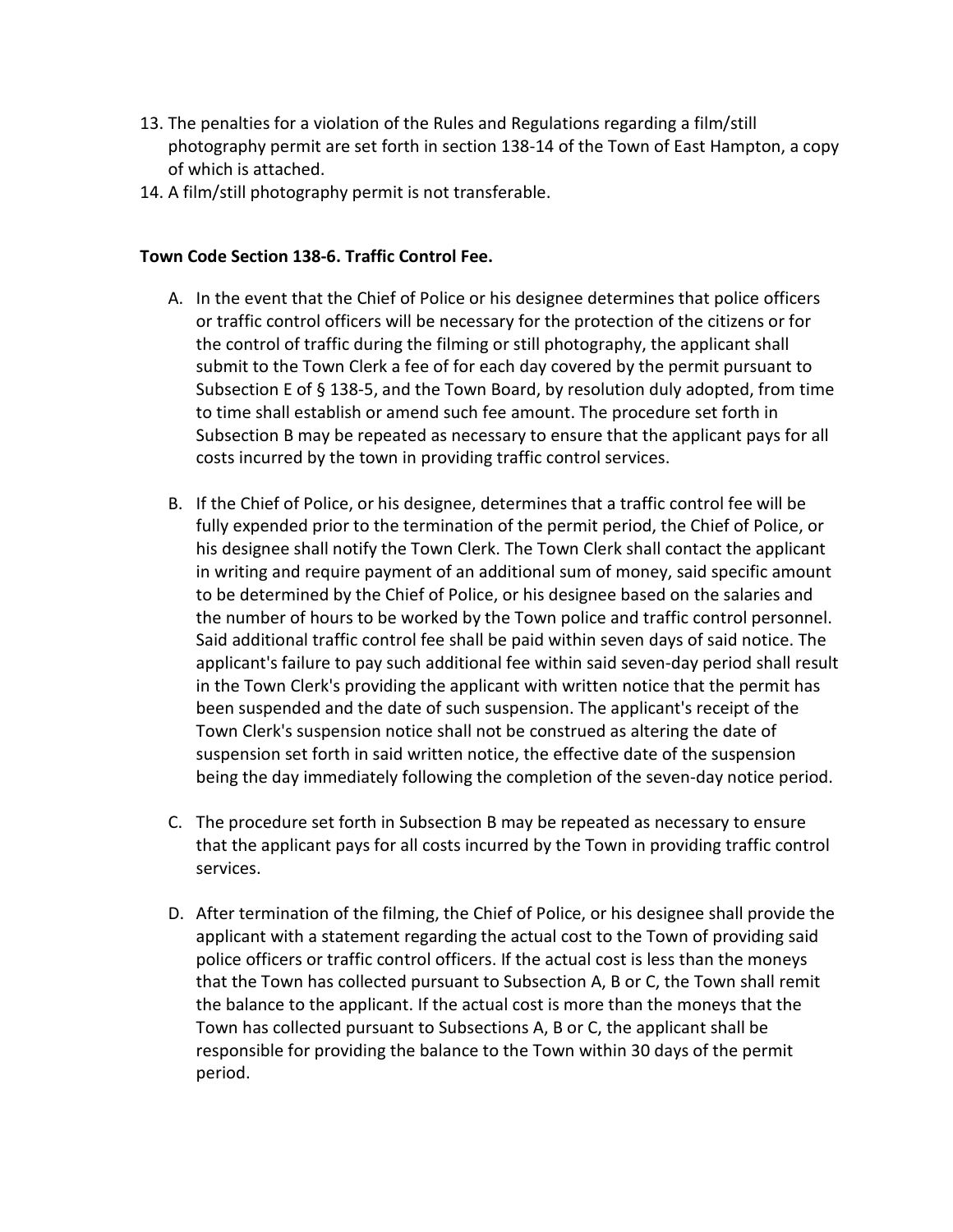E. The Chief of Police, or his designee shall forward a copy of the statement of actual cost to the Town Clerk who will file said statement with the original application form.

## **Section 138-17. Penalties for offenses.**

- A. Any action by any person, organization, corporation, group or other entity which violates or does not comply with any provision of this chapter shall be punishable by a fine of not less than \$100 and not more than \$1,000, and, in addition, anyone convicted hereunder of not complying with the requirements of § 138-6 and/or § 138-7 may be subject to a fine of not less than the amount of the actual costs incurred and owed to the Town, and not more than an amount equal to twice said actual costs.
- B. Each continuing day of violation of this chapter shall constitute a separate offense.
- C. In addition to the above provided penalties, the town may also maintain an action or proceeding in the name of the town in a court of competent jurisdiction to compel compliance with, or to restrain by injunction the violation of, this chapter.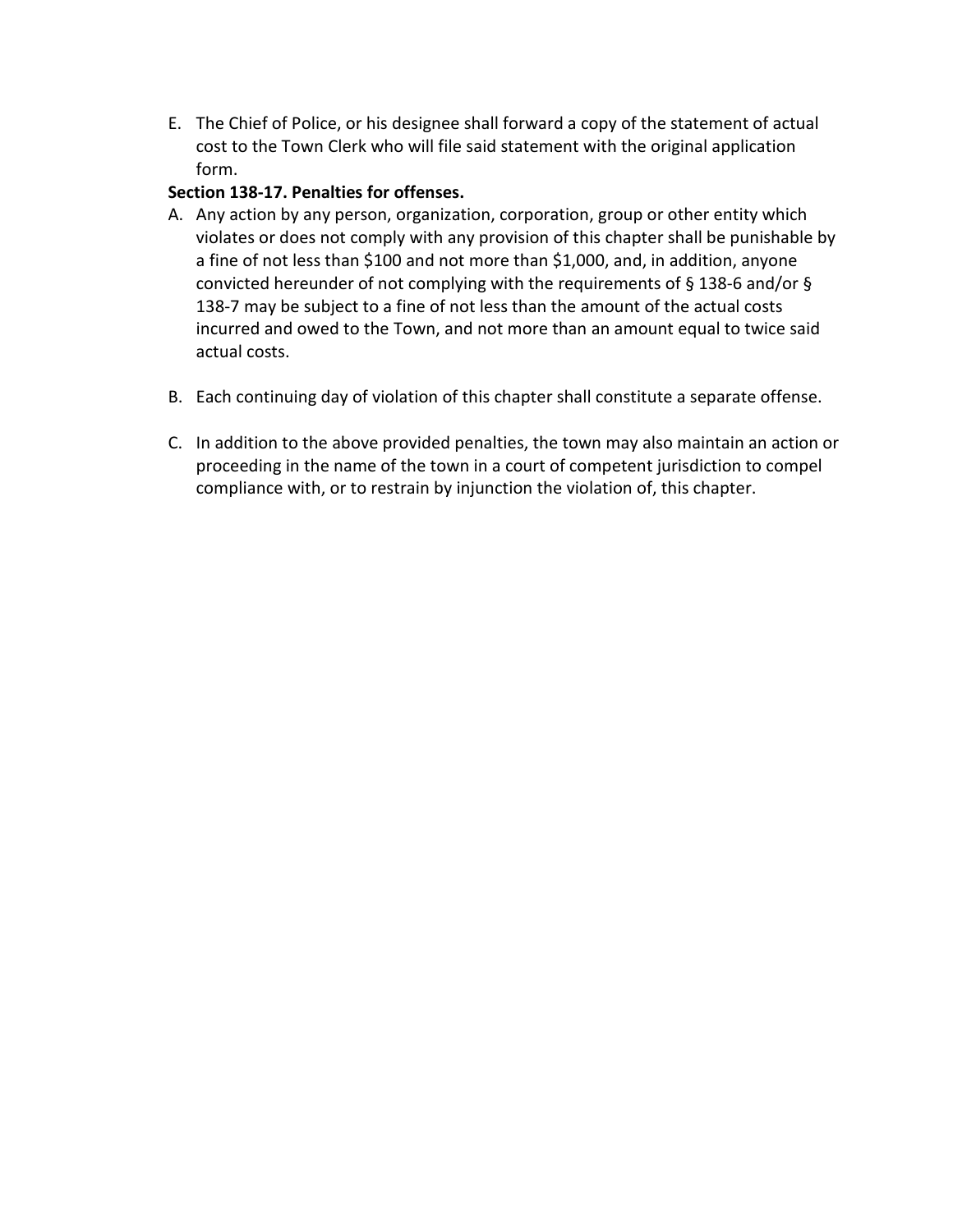# **FILMING/PHOTOGRAPHY Please Read before filing the Application**

- 1. Please read all information carefully and make sure that your application is turned into the clerk's Office **at least 7 days prior to the start date for still photography permits. For film/video permits applications must be received at least 14 days prior to the first day of filming.**
- 2. Please be aware that the submission time frame will not begin until we have received all aspects of the application and the \$100.00 application Fee. (The additional fees may be turned in after the application is being processed).
- 3. **Please be very specific on the location (s) of the shoot:**
	- A. Side of road, sidewalk (road names)
	- B. Where you will park
	- C. How long you will be at each location (times)
	- D. On beach or in parking lot (beach names)
	- E. Where on beach, how far down from dunes and entrance
	- F. How many people at each site

Please attach an additional piece of paper (If necessary) so that the review committee can have an accurate description of the filming that is taking place.

- 4. Applicant's name and the name of applicant on the Release of All Claims form **MUST** be the same and **MUST be an officer of the company.**
- 5. The Release of All Claims Form must be notarized and the original mailed or handed in, cannot except faxed copy of this form. It is very important to list each and every town facility by name otherwise it may not be accepted. Also, please make sure to clearly mark what your title is with the company. **MUST have original.**
- 6. ALL information on the voucher is completed if you want your clean-up refund returned to you in a timely manner.
	- A. Claimants name at the top of the voucher should read exactly how you want the check to read.
	- B. Address should be where the check is going to be mailed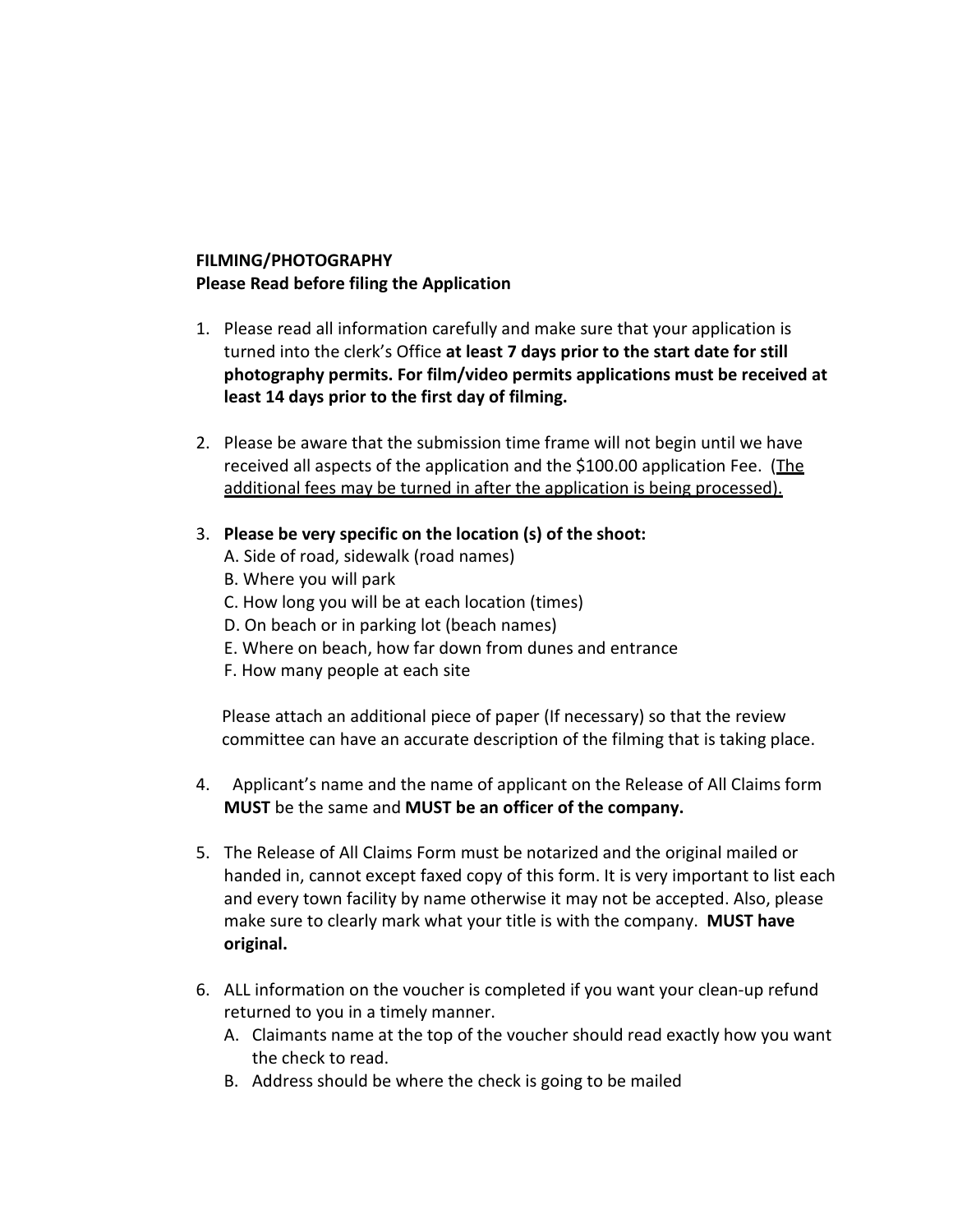- C. Federal Tax ID Number or Social Security Number
- D. Correct amount and dates entered
- E. Signature on bottom

# **APPLICATION FOR FILMING/STILL PHOTOGRAPHY Please Print or Type**

|  |  | Description of Activity: (Motion Picture, Commercial, Television, Catalog, Magazine, Etc.) |  |
|--|--|--------------------------------------------------------------------------------------------|--|
|  |  | Date (s) & Times (s) of Filming/Photography: ___________________________________           |  |
|  |  | Proposed Location (s) of Filming/Photography Attach Additional Sheet if necessary).        |  |
|  |  |                                                                                            |  |
|  |  | Number of Persons at Location: (Cast & Crew Included)___________________________           |  |
|  |  |                                                                                            |  |
|  |  |                                                                                            |  |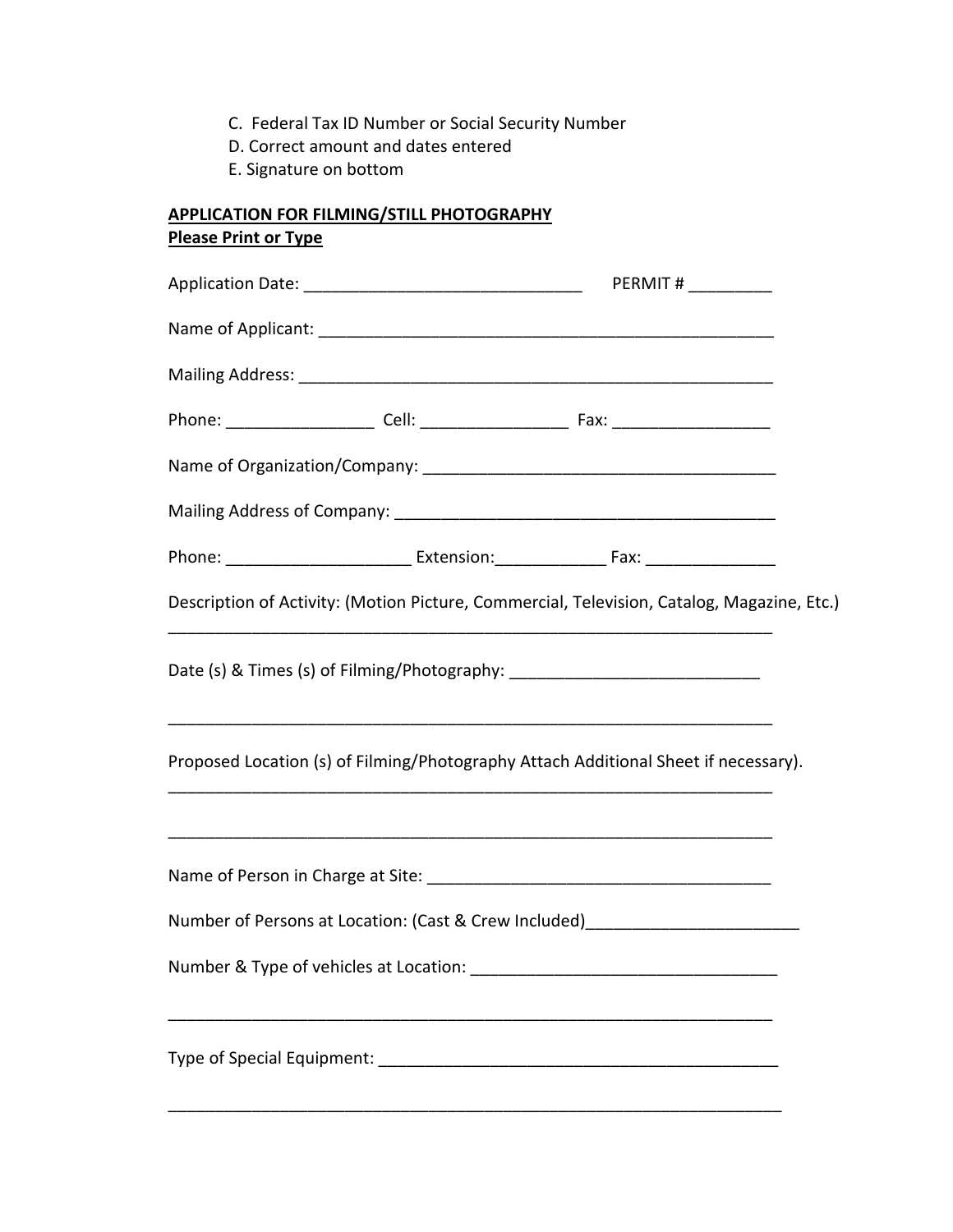|                           |                  |                                        |                                                                        | Return to : Town Clerk, 159 Pantigo Road                                                                                                                                                                                                                                        |
|---------------------------|------------------|----------------------------------------|------------------------------------------------------------------------|---------------------------------------------------------------------------------------------------------------------------------------------------------------------------------------------------------------------------------------------------------------------------------|
| Signature                 |                  |                                        |                                                                        | East Hampton, NY 11937                                                                                                                                                                                                                                                          |
|                           |                  |                                        | <b>RELEASE OF ALL CLAIMS</b>                                           |                                                                                                                                                                                                                                                                                 |
|                           |                  |                                        | <b>AND</b><br><b>AGREEMENT TO INDEMNIFY AND HOLD HARMLESS</b>          |                                                                                                                                                                                                                                                                                 |
|                           |                  |                                        |                                                                        |                                                                                                                                                                                                                                                                                 |
|                           |                  |                                        |                                                                        |                                                                                                                                                                                                                                                                                 |
|                           |                  |                                        |                                                                        |                                                                                                                                                                                                                                                                                 |
|                           |                  |                                        |                                                                        | In consideration of the permission given by the Town of East Hampton for the use                                                                                                                                                                                                |
|                           |                  |                                        |                                                                        |                                                                                                                                                                                                                                                                                 |
|                           |                  |                                        |                                                                        |                                                                                                                                                                                                                                                                                 |
|                           |                  |                                        |                                                                        |                                                                                                                                                                                                                                                                                 |
|                           |                  |                                        |                                                                        |                                                                                                                                                                                                                                                                                 |
|                           |                  |                                        |                                                                        |                                                                                                                                                                                                                                                                                 |
|                           |                  |                                        | directly or indirectly out of the above activity in favor of, or which | Indemnify and hold harmless the Town of East Hampton and every agent, employee and official<br>thereof against all liabilities, claims, suits, awards or judgments whatsoever which may arise                                                                                   |
|                           |                  |                                        |                                                                        |                                                                                                                                                                                                                                                                                 |
|                           |                  | (Name of applicant, organization)      |                                                                        |                                                                                                                                                                                                                                                                                 |
|                           |                  |                                        |                                                                        |                                                                                                                                                                                                                                                                                 |
|                           |                  | the undersigned to grant this release. |                                                                        | understood and agreed that this release of claims and agreement to indemnify and hold<br>harmless is a condition precedent and an un-severable part of the permission given by the<br>Town of East Hampton, and the Town was induced to grant such permission by the promise of |
|                           |                  |                                        |                                                                        |                                                                                                                                                                                                                                                                                 |
|                           |                  |                                        |                                                                        | <b>Please Print</b>                                                                                                                                                                                                                                                             |
|                           |                  |                                        |                                                                        | I am an officer of the above named company/corporation with authority to sign this agreement.                                                                                                                                                                                   |
|                           |                  |                                        |                                                                        |                                                                                                                                                                                                                                                                                 |
| My title is               | $\Box$           | President                              |                                                                        |                                                                                                                                                                                                                                                                                 |
|                           | $\Box$<br>$\Box$ | Vice President<br>Secretary            |                                                                        |                                                                                                                                                                                                                                                                                 |
|                           | П                | Treasurer                              |                                                                        |                                                                                                                                                                                                                                                                                 |
|                           |                  |                                        |                                                                        |                                                                                                                                                                                                                                                                                 |
| <b>STATE OF NEW YORK)</b> |                  |                                        |                                                                        |                                                                                                                                                                                                                                                                                 |
| <b>COUNTY OF SUFFOLK)</b> |                  |                                        |                                                                        |                                                                                                                                                                                                                                                                                 |
|                           |                  |                                        |                                                                        |                                                                                                                                                                                                                                                                                 |
|                           |                  | (Date)                                 | (Name)                                                                 | _______ appeared                                                                                                                                                                                                                                                                |
|                           |                  |                                        |                                                                        |                                                                                                                                                                                                                                                                                 |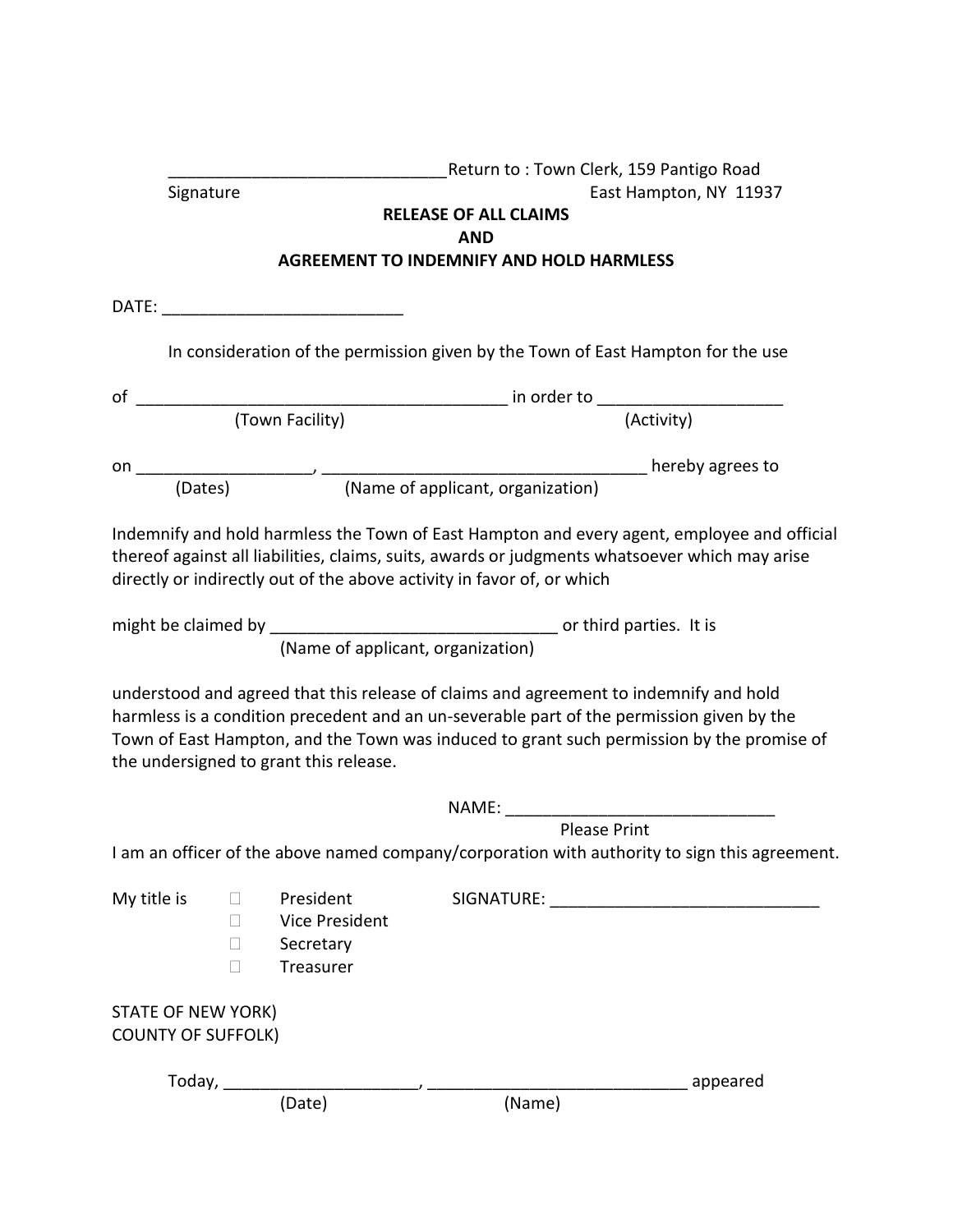before me and signed the foregoing instrument.

\_\_\_\_\_\_\_\_\_\_\_\_\_\_\_\_\_\_\_\_\_\_\_\_\_\_\_\_\_\_\_\_\_\_ Notary Public